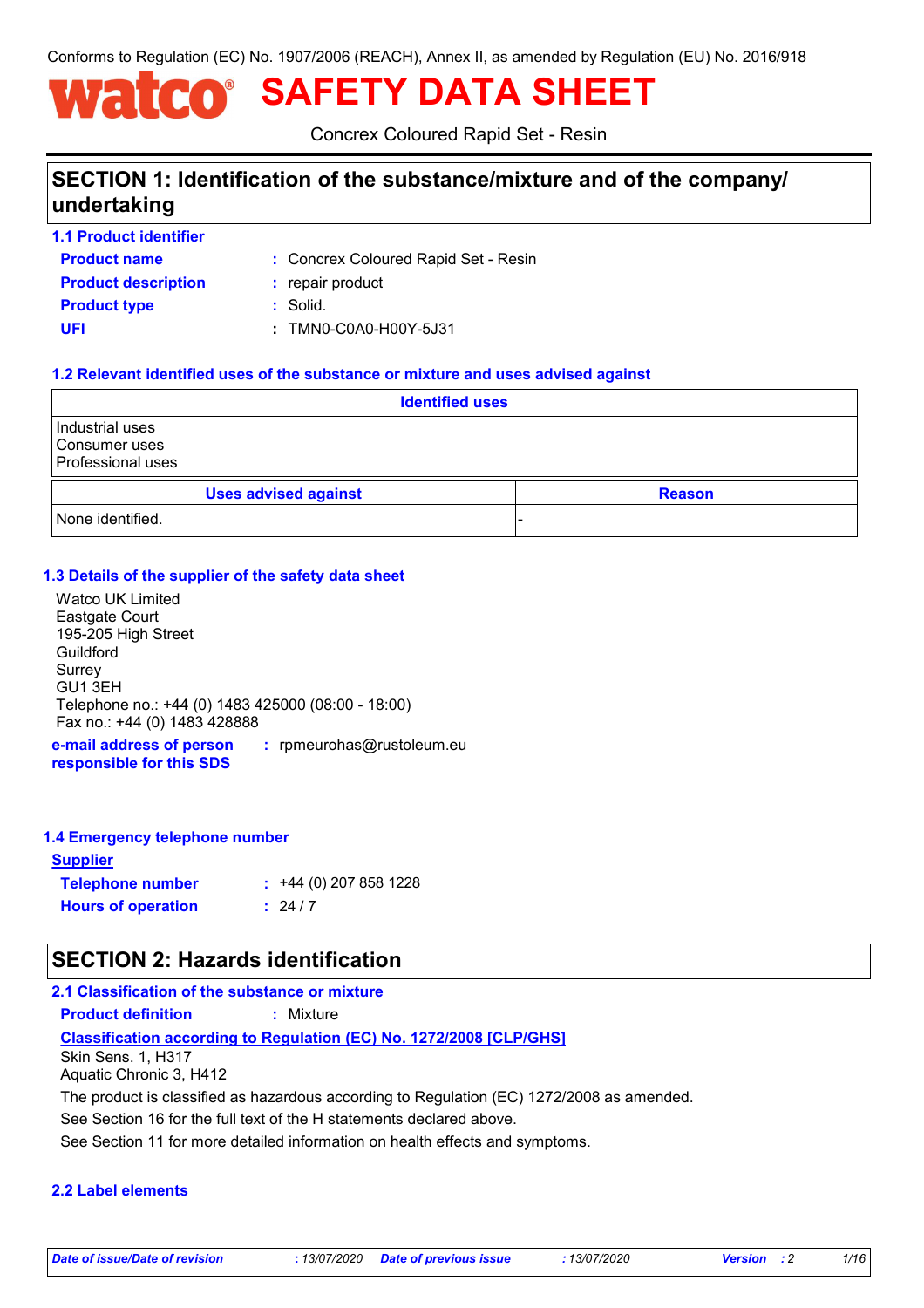| <b>Hazard pictograms</b>                                                                                                                                        |                                                                                                                                                                                                 |
|-----------------------------------------------------------------------------------------------------------------------------------------------------------------|-------------------------------------------------------------------------------------------------------------------------------------------------------------------------------------------------|
| <b>Signal word</b>                                                                                                                                              | : Warning                                                                                                                                                                                       |
| <b>Hazard statements</b>                                                                                                                                        | : May cause an allergic skin reaction.<br>Harmful to aquatic life with long lasting effects.                                                                                                    |
| <b>Precautionary statements</b>                                                                                                                                 |                                                                                                                                                                                                 |
| <b>General</b>                                                                                                                                                  | : P102 - Keep out of reach of children.<br>P103 - Read label before use.<br>P101 - If medical advice is needed, have product container or label at hand.                                        |
| <b>Prevention</b>                                                                                                                                               | : P261 - Avoid breathing vapour.<br>P280 - Wear protective gloves and eye protection:<br>- gloves nitrile rubber Safety glasses with side shields.                                              |
| <b>Response</b>                                                                                                                                                 | : P302 - IF ON SKIN: IF ON SKIN:<br>P352 - Wash with plenty of soap and water.<br>P333 - If skin irritation or rash occurs: If skin irritation or rash occurs:<br>P313 - Get medical attention. |
| <b>Storage</b>                                                                                                                                                  | : Not applicable.                                                                                                                                                                               |
| <b>Disposal</b>                                                                                                                                                 | : P501 - Dispose of contents and container in accordance with all local, regional,<br>national and international regulations.                                                                   |
| <b>Hazardous ingredients</b>                                                                                                                                    | bis-[4-(2,3-epoxipropoxi)phenyl]propane; Formaldehyde, oligomeric reaction<br>products with 1-chloro-2,3-epoxypropane and phenol; bisphenol-F-epoxy resin, avg.<br>mol.wght. $\leq 700$         |
| <b>Supplemental label</b><br>elements                                                                                                                           | Contains epoxy constituents. May produce an allergic reaction.                                                                                                                                  |
| <b>Annex XVII - Restrictions</b><br>on the manufacture,<br>placing on the market and<br>use of certain dangerous<br>substances, mixtures and<br><b>articles</b> | : Not applicable.                                                                                                                                                                               |
| <b>Special packaging requirements</b>                                                                                                                           |                                                                                                                                                                                                 |
| <b>Containers to be fitted</b><br>with child-resistant<br>fastenings                                                                                            | : Not applicable.                                                                                                                                                                               |
| <b>Tactile warning of danger : Not applicable.</b>                                                                                                              |                                                                                                                                                                                                 |
| <b>2.3 Other hazards</b>                                                                                                                                        |                                                                                                                                                                                                 |
| <b>Product meets the criteria</b><br>for PBT or vPvB according<br>to Regulation (EC) No.<br>1907/2006, Annex XIII                                               | : This mixture does not contain any substances that are assessed to be a PBT or a<br>vPvB.                                                                                                      |
| <b>Other hazards which do</b><br>not result in classification                                                                                                   | : None known.                                                                                                                                                                                   |

The mixture may be a skin sensitiser. It may also be a skin irritant and repeated contact may increase this effect.The mixture may be a skin sensitiser. It may also be a severe skin irritant.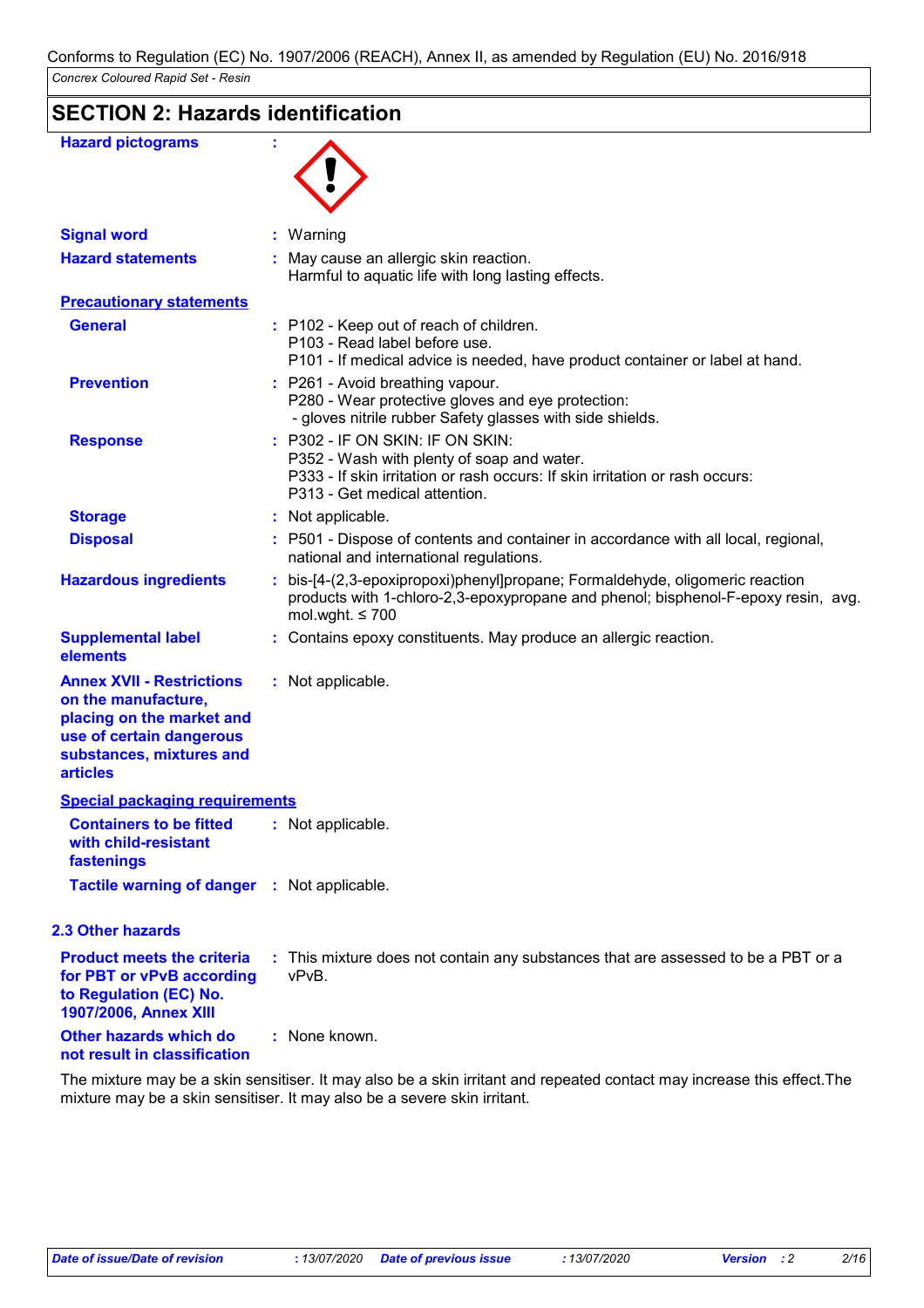## **SECTION 3: Composition/information on ingredients**

| <b>3.2 Mixtures</b>                                                                               | Mixture                                                |               |                                                                                                                                                                              |             |
|---------------------------------------------------------------------------------------------------|--------------------------------------------------------|---------------|------------------------------------------------------------------------------------------------------------------------------------------------------------------------------|-------------|
|                                                                                                   |                                                        |               | <b>Classification</b>                                                                                                                                                        |             |
| <b>Product/ingredient</b><br>name                                                                 | <b>Identifiers</b>                                     | $\frac{9}{6}$ | <b>Regulation (EC) No. 1272/2008 [CLP]</b>                                                                                                                                   | <b>Type</b> |
| $bis$ - $[4-$<br>(2,3-epoxipropoxi)<br>phenyl]propane                                             | EC: 216-823-5<br>CAS: 1675-54-3<br>Index: 603-073-00-2 | $\leq 5$      | Skin Irrit. 2, H315<br>Eye Irrit. 2, H319<br><b>Skin Sens. 1, H317</b><br>Aquatic Chronic 2, H411                                                                            | $[1]$       |
| Formaldehyde,<br>oligomeric reaction<br>products with 1-chloro-<br>2,3-epoxypropane and<br>phenol | EC: 500-006-8<br>CAS: 9003-36-5                        | $\leq$ 3      | Skin Irrit. 2, H315<br>Skin Sens. 1, H317<br>Aquatic Chronic 2, H411                                                                                                         | $[1]$       |
| bisphenol-F-epoxy<br>resin, $avg.mol.wight. \leq$<br>700                                          | IEC: 500-006-8<br>CAS: 28064-14-4                      | ≤3            | Skin Irrit. 2, H315<br>Eye Irrit. 2, H319<br>Skin Sens. 1, H317<br>Aquatic Chronic 2, H411                                                                                   | $[1]$       |
| oxirane, mono<br>(C10-16-alkyloxy)<br>methyl] derivs                                              | EC: 268-358-2<br>CAS: 68081-84-5                       | ≤1            | Skin Irrit. 2, H315<br>Eye Irrit. 2, H319<br><b>Skin Sens. 1, H317</b><br>Aquatic Chronic 2, H411<br>See Section 16 for the full text of the<br>H statements declared above. | [1]         |

There are no additional ingredients present which, within the current knowledge of the supplier and in the concentrations applicable, are classified as hazardous to health or the environment, are PBTs, vPvBs or Substances of equivalent concern, or have been assigned a workplace exposure limit and hence require reporting in this section.

## Type

[1] Substance classified with a health or environmental hazard

- [2] Substance with a workplace exposure limit
- [3] Substance meets the criteria for PBT according to Regulation (EC) No. 1907/2006, Annex XIII
- [4] Substance meets the criteria for vPvB according to Regulation (EC) No. 1907/2006, Annex XIII

[5] Substance of equivalent concern

[6] Additional disclosure due to company policy

Occupational exposure limits, if available, are listed in Section 8.

## **SECTION 4: First aid measures**

## **4.1 Description of first aid measures**

| <b>General</b>                    | : In all cases of doubt, or when symptoms persist, seek medical attention. Never give<br>anything by mouth to an unconscious person. If unconscious, place in recovery<br>position and seek medical advice.                                                              |
|-----------------------------------|--------------------------------------------------------------------------------------------------------------------------------------------------------------------------------------------------------------------------------------------------------------------------|
| <b>Eye contact</b>                | : Remove contact lenses, irrigate copiously with clean, fresh water, holding the<br>eyelids apart for at least 10 minutes and seek immediate medical advice.                                                                                                             |
| <b>Inhalation</b>                 | : Remove to fresh air. Keep person warm and at rest. If not breathing, if breathing is<br>irregular or if respiratory arrest occurs, provide artificial respiration or oxygen by<br>trained personnel.                                                                   |
| <b>Skin contact</b>               | : Remove contaminated clothing and shoes. Wash skin thoroughly with soap and<br>water or use recognised skin cleanser. Do NOT use solvents or thinners.                                                                                                                  |
| <b>Ingestion</b>                  | : If swallowed, seek medical advice immediately and show the container or label.<br>Keep person warm and at rest. Do NOT induce vomiting.                                                                                                                                |
| <b>Protection of first-aiders</b> | : No action shall be taken involving any personal risk or without suitable training. It<br>may be dangerous to the person providing aid to give mouth-to-mouth resuscitation.<br>Wash contaminated clothing thoroughly with water before removing it, or wear<br>gloves. |

## **4.2 Most important symptoms and effects, both acute and delayed**

| Date of issue/Date of revision | : 13/07/2020 Date of previous issue | 13/07/2020 | <b>Version</b> | 3/16 |
|--------------------------------|-------------------------------------|------------|----------------|------|
|                                |                                     |            |                |      |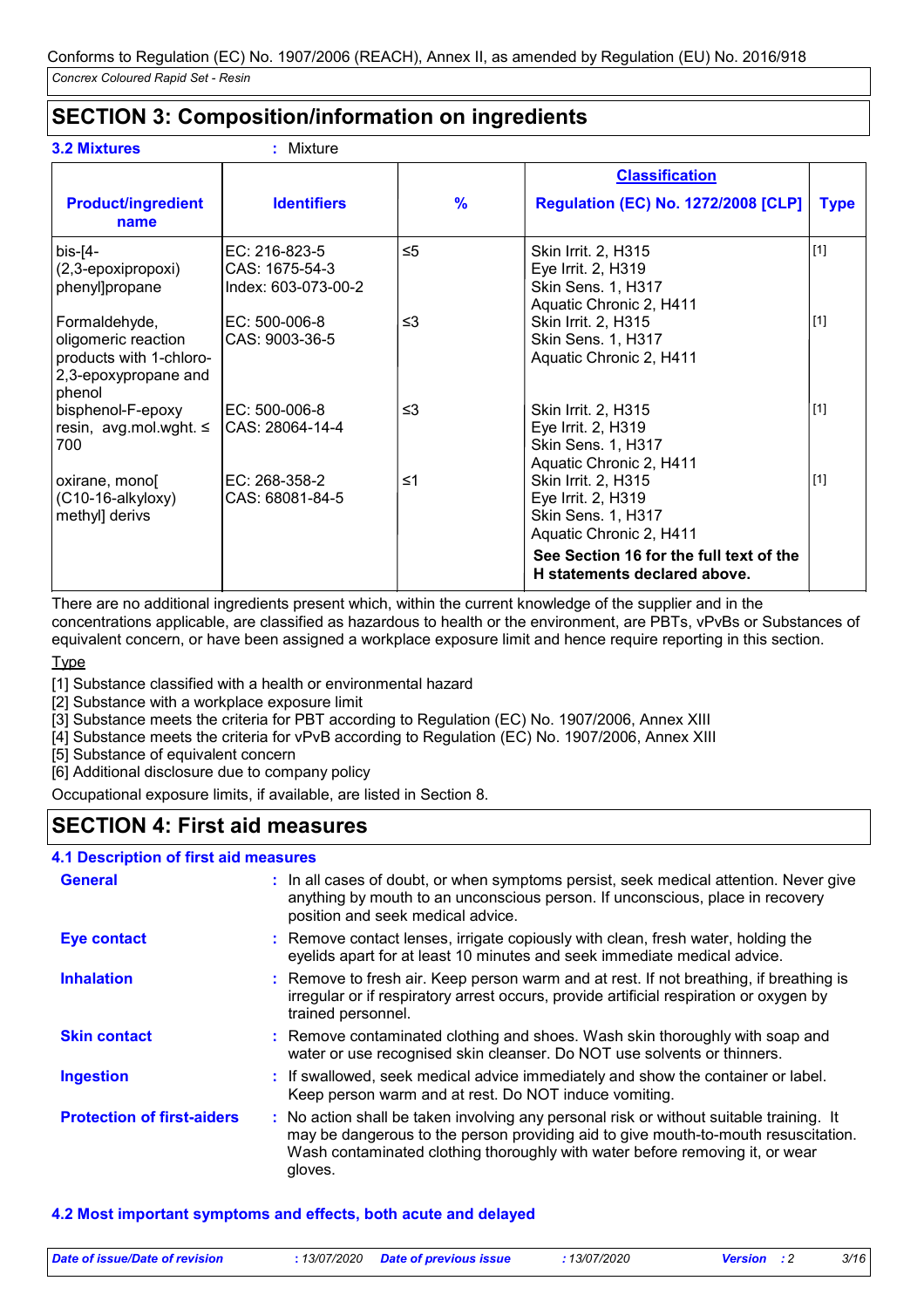## **SECTION 4: First aid measures**

There are no data available on the mixture itself. The mixture has been assessed following the conventional method of the CLP Regulation (EC) No 1272/2008 and is classified for toxicological properties accordingly. See Sections 2 and 3 for details.

Repeated or prolonged contact with the mixture may cause removal of natural fat from the skin, resulting in nonallergic contact dermatitis and absorption through the skin.

If splashed in the eyes, the liquid may cause irritation and reversible damage.

Ingestion may cause nausea, diarrhea and vomiting.

This takes into account, where known, delayed and immediate effects and also chronic effects of components from short-term and long-term exposure by oral, inhalation and dermal routes of exposure and eye contact.

Based on the properties of the epoxy constituent(s) and considering toxicological data on similar mixtures, this mixture may be a skin sensitiser and an irritant. It contains low molecular weight epoxy constituents which are irritating to eyes, mucous membrane and skin. Repeated skin contact may lead to irritation and to sensitisation, possibly with cross-sensitisation to other epoxies. Skin contact with the mixture and exposure to spray mist and vapour should be avoided.

Based on the properties of epoxy constituent(s) and considering toxicological data on similar mixtures, this mixture may be a skin sensitiser and a severe irritant. It contains epoxy based reactive diluents which are moderate to severely irritating to eyes, mucous membrane and skin and are strong sensitisers. Repeated skin contact may lead to irritation and to hyper-sensitivity, possibly with cross-sensitisation to other epoxies. Single oral exposure to doses of the epoxy based reactive diluents at or close to the lethal dose has been shown to cause transient neurotoxic effects in animals in some cases. However, uptake through skin and by inhalation has not caused such effects in animals. Prolonged exposure to high concentration may cause adverse effects in target organs such as liver and kidney.

Contains bis-[4-(2,3-epoxipropoxi)phenyl]propane, Formaldehyde, oligomeric reaction products with 1-chloro-2,3-epoxypropane and phenol, bisphenol-F-epoxy resin, avg.mol.wght. ≤ 700, oxirane, mono[(C10-16-alkyloxy)methyl] derivs. May produce an allergic reaction.

## **Over-exposure signs/symptoms**

| <b>Eye contact</b>         | : No specific data.                                                                                                            |
|----------------------------|--------------------------------------------------------------------------------------------------------------------------------|
| <b>Inhalation</b>          | : No specific data.                                                                                                            |
| <b>Skin contact</b>        | : Adverse symptoms may include the following:<br>irritation<br>redness                                                         |
| <b>Ingestion</b>           | : No specific data.                                                                                                            |
|                            | 4.3 Indication of any immediate medical attention and special treatment needed                                                 |
| <b>Notes to physician</b>  | : Treat symptomatically. Contact poison treatment specialist immediately if large<br>quantities have been ingested or inhaled. |
| <b>Specific treatments</b> | : No specific treatment.                                                                                                       |

See toxicological information (Section 11)

## **SECTION 5: Firefighting measures**

| 5.1 Extinguishing media                |                                                                      |
|----------------------------------------|----------------------------------------------------------------------|
| <b>Suitable extinguishing</b><br>media | : Recommended: alcohol-resistant foam, $CO2$ , powders, water spray. |
| Unsuitable extinguishing<br>media      | : Do not use water jet.                                              |

## **5.2 Special hazards arising from the substance or mixture**

| <b>Hazards from the</b> | : This material is harmful to aquatic life with long lasting effects. Fire water |
|-------------------------|----------------------------------------------------------------------------------|
| substance or mixture    | contaminated with this material must be contained and prevented from being       |
|                         | discharged to any waterway, sewer or drain.                                      |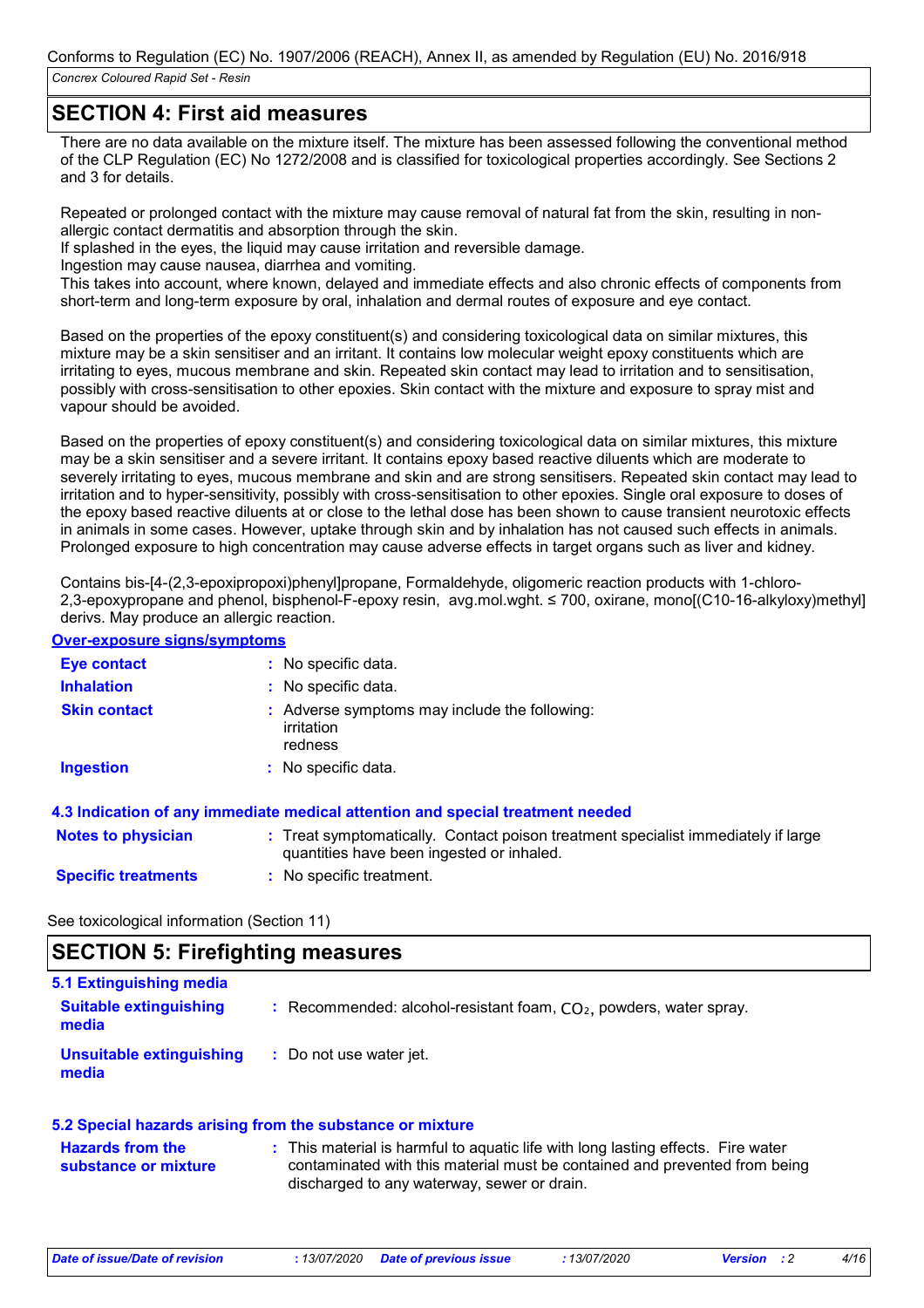## **SECTION 5: Firefighting measures**

| <b>Hazardous thermal</b><br>decomposition products       | : Decomposition products may include the following materials:<br>carbon dioxide<br>carbon monoxide<br>halogenated compounds<br>metal oxide/oxides                                                                                                                                                                                                                     |
|----------------------------------------------------------|-----------------------------------------------------------------------------------------------------------------------------------------------------------------------------------------------------------------------------------------------------------------------------------------------------------------------------------------------------------------------|
| <b>5.3 Advice for firefighters</b>                       |                                                                                                                                                                                                                                                                                                                                                                       |
| <b>Special protective actions</b><br>for fire-fighters   | : Promptly isolate the scene by removing all persons from the vicinity of the incident if<br>there is a fire. No action shall be taken involving any personal risk or without<br>suitable training.                                                                                                                                                                   |
| <b>Special protective</b><br>equipment for fire-fighters | : Fire-fighters should wear appropriate protective equipment and self-contained<br>breathing apparatus (SCBA) with a full face-piece operated in positive pressure<br>mode. Clothing for fire-fighters (including helmets, protective boots and gloves)<br>conforming to European standard EN 469 will provide a basic level of protection for<br>chemical incidents. |
| <b>Additional information</b>                            | : No unusual hazard if involved in a fire.                                                                                                                                                                                                                                                                                                                            |

## **SECTION 6: Accidental release measures**

|                                                          | 6.1 Personal precautions, protective equipment and emergency procedures |                                                                                                                                                                                                                                                                                                                                                                                 |  |  |
|----------------------------------------------------------|-------------------------------------------------------------------------|---------------------------------------------------------------------------------------------------------------------------------------------------------------------------------------------------------------------------------------------------------------------------------------------------------------------------------------------------------------------------------|--|--|
| For non-emergency<br>personnel                           |                                                                         | : No action shall be taken involving any personal risk or without suitable training.<br>Evacuate surrounding areas. Keep unnecessary and unprotected personnel from<br>entering. Do not touch or walk through spilt material. Provide adequate ventilation.<br>Wear appropriate respirator when ventilation is inadequate. Put on appropriate<br>personal protective equipment. |  |  |
|                                                          |                                                                         | <b>For emergency responders</b> : If specialised clothing is required to deal with the spillage, take note of any<br>information in Section 8 on suitable and unsuitable materials. See also the<br>information in "For non-emergency personnel".                                                                                                                               |  |  |
| <b>6.2 Environmental</b><br>precautions                  |                                                                         | : Avoid dispersal of spilt material and runoff and contact with soil, waterways, drains<br>and sewers. Inform the relevant authorities if the product has caused environmental<br>pollution (sewers, waterways, soil or air). Water polluting material. May be harmful<br>to the environment if released in large quantities.                                                   |  |  |
| 6.3 Methods and material for containment and cleaning up |                                                                         |                                                                                                                                                                                                                                                                                                                                                                                 |  |  |
| <b>Small spill</b>                                       |                                                                         | : Move containers from spill area. Avoid dust generation. Using a vacuum with<br>HEPA filter will reduce dust dispersal. Place spilled material in a designated,<br>labeled waste container. Dispose of via a licensed waste disposal contractor.                                                                                                                               |  |  |
| <b>Large spill</b>                                       |                                                                         | Move containers from spill area. Approach the release from upwind. Prevent entry<br>into sewers, water courses, basements or confined areas. Avoid dust generation.<br>Do not dry sweep. Vacuum dust with equipment fitted with a HEPA filter and place<br>in a closed, labeled waste container. Dispose of via a licensed waste disposal<br>contractor.                        |  |  |
| <b>6.4 Reference to other</b><br><b>sections</b>         |                                                                         | : See Section 1 for emergency contact information.<br>See Section 8 for information on appropriate personal protective equipment.<br>See Section 13 for additional waste treatment information.                                                                                                                                                                                 |  |  |

## **SECTION 7: Handling and storage**

The information in this section contains generic advice and guidance.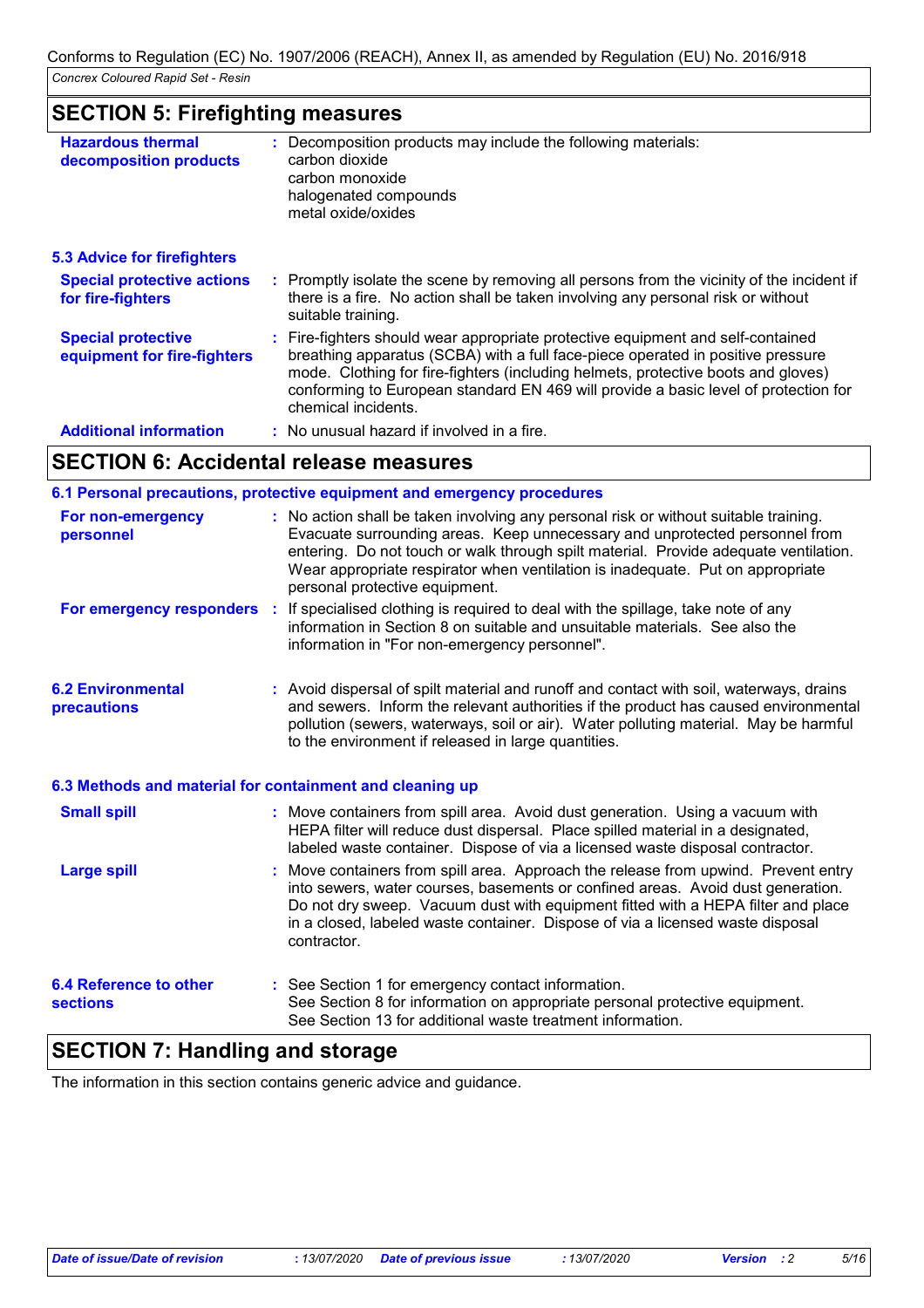#### **SECTION 7: Handling and storage :** Keep away from heat, sparks and flame. No sparking tools should be used. Avoid contact with skin and eyes. Avoid the inhalation of dust, particulates, spray or mist arising from the application of this mixture. Avoid inhalation of dust from sanding. Eating, drinking and smoking should be prohibited in areas where this material is handled, stored and processed. Put on appropriate personal protective equipment (see Section 8). Never use pressure to empty. Container is not a pressure vessel. Always keep in containers made from the same material as the original one. Comply with the health and safety at work laws. Do not allow to enter drains or watercourses. **7.1 Precautions for safe handling**

#### **7.2 Conditions for safe storage, including any incompatibilities**

Store in accordance with local regulations.

#### **Notes on joint storage**

Keep away from: oxidising agents, strong alkalis, strong acids.

#### **Additional information on storage conditions**

Observe label precautions. Store in a dry, cool and well-ventilated area. Keep away from heat and direct sunlight. Keep away from sources of ignition. No smoking. Prevent unauthorised access. Containers that have been opened must be carefully resealed and kept upright to prevent leakage.

| 7.3 Specific end use(s)                        |                  |
|------------------------------------------------|------------------|
| <b>Recommendations</b>                         | : Not available. |
| Industrial sector specific<br><b>solutions</b> | : Not available. |

## **SECTION 8: Exposure controls/personal protection**

The information in this section contains generic advice and guidance. Information is provided based on typical anticipated uses of the product. Additional measures might be required for bulk handling or other uses that could significantly increase worker exposure or environmental releases.

#### **8.1 Control parameters**

#### **Occupational exposure limits**

No exposure limit value known.

Recommended monitoring : If this product contains ingredients with exposure limits, personal, workplace **procedures** atmosphere or biological monitoring may be required to determine the effectiveness of the ventilation or other control measures and/or the necessity to use respiratory protective equipment. Reference should be made to monitoring standards, such as the following: European Standard EN 689 (Workplace atmospheres - Guidance for the assessment of exposure by inhalation to chemical agents for comparison with limit values and measurement strategy) European Standard EN 14042 (Workplace atmospheres - Guide for the application and use of procedures for the assessment of exposure to chemical and biological agents) European Standard EN 482 (Workplace atmospheres - General requirements for the performance of procedures for the measurement of chemical agents) Reference to national guidance documents for methods for the determination of hazardous substances will also be required.

#### **DNELs/DMELs**

| <b>Product/ingredient name</b>                                                              | <b>Type</b> | <b>Exposure</b>               | <b>Value</b>                      | <b>Population</b>     | <b>Effects</b>                        |
|---------------------------------------------------------------------------------------------|-------------|-------------------------------|-----------------------------------|-----------------------|---------------------------------------|
| Formaldehyde, oligomeric reaction<br>products with 1-chloro-<br>2,3-epoxypropane and phenol | <b>DNEL</b> | Short term Dermal             | 83 mg/cm <sup>2</sup>             | Workers               | Local                                 |
|                                                                                             | <b>DNEL</b> | Long term Dermal              | 104,15 mg/   Workers<br>kg bw/day |                       | Systemic                              |
|                                                                                             | <b>DNEL</b> | Long term<br>Inhalation       | 29,39 mg/<br>$\mathsf{m}^3$       | Workers               | Systemic                              |
|                                                                                             | <b>DNEL</b> | Long term Dermal              | $62,5 \, \text{mg}$<br>kg bw/day  | General<br>population | Systemic                              |
| Date of issue/Date of revision                                                              | :13/07/2020 | <b>Date of previous issue</b> | :13/07/2020                       |                       | 6/16<br>$\cdot$ : 2<br><b>Version</b> |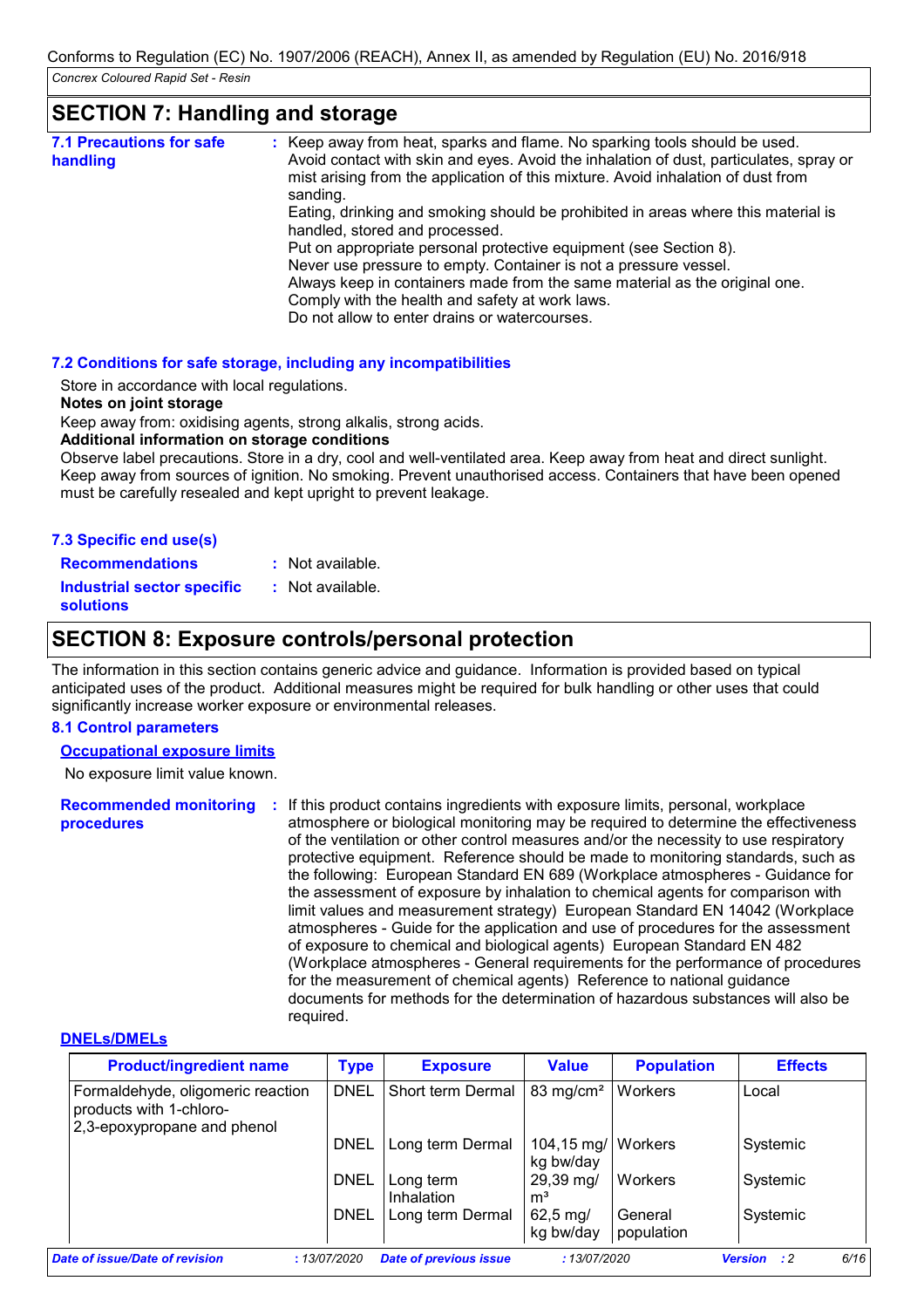## **SECTION 8: Exposure controls/personal protection**

| <b>DNEL</b> | Long term<br>Inhalation | $8,7 \,\mathrm{mg/m^3}$          | [Consumers]<br>General<br>population                | Systemic |
|-------------|-------------------------|----------------------------------|-----------------------------------------------------|----------|
| <b>DNEL</b> | Long term Oral          | $6,25 \, \text{mg}$<br>kg bw/day | [Consumers]<br>General<br>population<br>[Consumers] | Systemic |

#### **PNECs**

| <b>Product/ingredient name</b>                                                          | <b>Compartment Detail</b> | <b>Value</b>          | <b>Method Detail</b> |
|-----------------------------------------------------------------------------------------|---------------------------|-----------------------|----------------------|
| Formaldehyde, oligomeric reaction products<br>with 1-chloro-2,3-epoxypropane and phenol | Fresh water               | $0,003$ mg/l          |                      |
|                                                                                         | Marine water              | $ 0,0003 \text{ mg/}$ |                      |
|                                                                                         | Sewage Treatment<br>Plant | $10$ mg/              |                      |
|                                                                                         | Fresh water sediment      | $0,294$ mg/kg dwt     |                      |
|                                                                                         | Marine water sediment     | 0,0294 mg/kg dwt      |                      |
|                                                                                         | Soil                      | $0,237$ mg/kg dwt     |                      |

#### **8.2 Exposure controls**

| <b>Appropriate engineering</b><br>controls | : Provide adequate ventilation. Where reasonably practicable, this should be<br>achieved by the use of local exhaust ventilation and good general extraction. If<br>these are not sufficient to maintain concentrations of particulates and solvent<br>vapours below the OEL, suitable respiratory protection must be worn.                                                                                                                                                 |
|--------------------------------------------|-----------------------------------------------------------------------------------------------------------------------------------------------------------------------------------------------------------------------------------------------------------------------------------------------------------------------------------------------------------------------------------------------------------------------------------------------------------------------------|
| <b>Individual protection measures</b>      |                                                                                                                                                                                                                                                                                                                                                                                                                                                                             |
| <b>Hygiene measures</b>                    | : Wash hands, forearms and face thoroughly after handling chemical products, before<br>eating, smoking and using the lavatory and at the end of the working period.<br>Appropriate techniques should be used to remove potentially contaminated clothing.<br>Contaminated work clothing should not be allowed out of the workplace. Wash<br>contaminated clothing before reusing. Ensure that eyewash stations and safety<br>showers are close to the workstation location. |
| <b>Eye/face protection</b>                 | : Safety eyewear complying with an approved standard should be used when a risk<br>assessment indicates this is necessary to avoid exposure to liquid splashes, mists,<br>gases or dusts. If contact is possible, the following protection should be worn,<br>unless the assessment indicates a higher degree of protection: safety glasses with<br>side-shields. Recommended: safety glasses with side-shields                                                             |

#### **Skin protection**

#### **Hand protection**

There is no one glove material or combination of materials that will give unlimited resistance to any individual or combination of chemicals.

The breakthrough time must be greater than the end use time of the product.

The instructions and information provided by the glove manufacturer on use, storage, maintenance and replacement must be followed.

Gloves should be replaced regularly and if there is any sign of damage to the glove material.

Always ensure that gloves are free from defects and that they are stored and used correctly.

The performance or effectiveness of the glove may be reduced by physical/chemical damage and poor maintenance.

Barrier creams may help to protect the exposed areas of the skin but should not be applied once exposure has occurred.

**Gloves**

**:** For prolonged or repeated handling, use the following type of gloves:

Recommended: > 8 hours (breakthrough time): nitrile rubber

The recommendation for the type or types of glove to use when handling this product is based on information from the following source:

EN 374

The user must check that the final choice of type of glove selected for handling this product is the most appropriate and takes into account the particular conditions of use, as included in the user's risk assessment.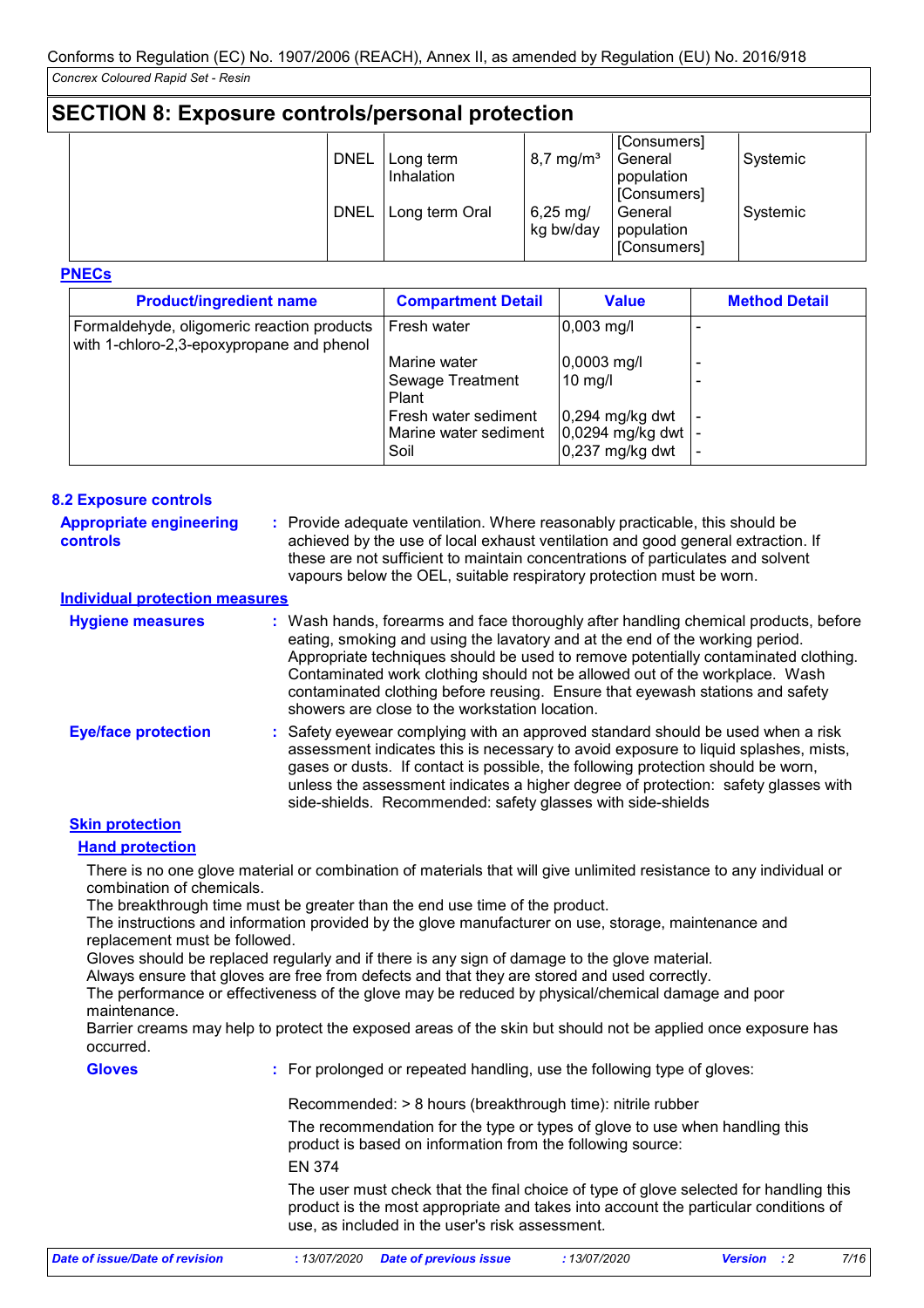## **SECTION 8: Exposure controls/personal protection**

| <b>Body protection</b>                    | : Personal protective equipment for the body should be selected based on the task<br>being performed and the risks involved and should be approved by a specialist<br>before handling this product.                                                                                                                             |
|-------------------------------------------|---------------------------------------------------------------------------------------------------------------------------------------------------------------------------------------------------------------------------------------------------------------------------------------------------------------------------------|
| <b>Other skin protection</b>              | : Appropriate footwear and any additional skin protection measures should be<br>selected based on the task being performed and the risks involved and should be<br>approved by a specialist before handling this product.                                                                                                       |
| <b>Respiratory protection</b>             | : Based on the hazard and potential for exposure, select a respirator that meets the<br>appropriate standard or certification. Respirators must be used according to a<br>respiratory protection program to ensure proper fitting, training, and other important<br>aspects of use. Recommended: particulate filter (EN 143)    |
| <b>Environmental exposure</b><br>controls | : Emissions from ventilation or work process equipment should be checked to ensure<br>they comply with the requirements of environmental protection legislation. In some<br>cases, fume scrubbers, filters or engineering modifications to the process<br>equipment will be necessary to reduce emissions to acceptable levels. |

## **SECTION 9: Physical and chemical properties**

| 9.1 Information on basic physical and chemical properties         |    |                                                                                                                                                              |
|-------------------------------------------------------------------|----|--------------------------------------------------------------------------------------------------------------------------------------------------------------|
| <b>Appearance</b>                                                 |    |                                                                                                                                                              |
| <b>Physical state</b>                                             |    | $:$ Solid.                                                                                                                                                   |
| <b>Colour</b>                                                     |    | Yellowish-brown.                                                                                                                                             |
| <b>Odour</b>                                                      |    | Mild. [Slight]                                                                                                                                               |
| <b>Odour threshold</b>                                            |    | Not available.                                                                                                                                               |
| pH                                                                |    | Not available.                                                                                                                                               |
| <b>Melting point/freezing point</b>                               |    | : Not available.                                                                                                                                             |
| Initial boiling point and<br>boiling range                        |    | : Not available.                                                                                                                                             |
| <b>Flash point</b>                                                |    | : Closed cup: $>200^{\circ}$ C                                                                                                                               |
| <b>Evaporation rate</b>                                           | ÷. | Not available.                                                                                                                                               |
| <b>Flammability (solid, gas)</b>                                  | ÷  | Non-flammable in the presence of the following materials or conditions: open<br>flames, sparks and static discharge, heat and shocks and mechanical impacts. |
| <b>Upper/lower flammability or</b><br>explosive limits            |    | : Not available.                                                                                                                                             |
| <b>Vapour pressure</b>                                            |    | : Not available.                                                                                                                                             |
| <b>Vapour density</b>                                             |    | : Not available.                                                                                                                                             |
| <b>Relative density</b>                                           |    | : >2                                                                                                                                                         |
| <b>Solubility(ies)</b>                                            |    | : Insoluble in the following materials: cold water and hot water.                                                                                            |
| <b>Partition coefficient: n-octanol/: Not available.</b><br>water |    |                                                                                                                                                              |
| <b>Auto-ignition temperature</b>                                  |    | : Not available.                                                                                                                                             |
| <b>Decomposition temperature</b>                                  |    | Not available.                                                                                                                                               |
| <b>Viscosity</b>                                                  |    | : Not available.                                                                                                                                             |
| <b>Explosive properties</b>                                       | t  | Non-explosive in the presence of the following materials or conditions: open<br>flames, sparks and static discharge, heat and shocks and mechanical impacts. |
| <b>Oxidising properties</b>                                       |    | : Not available.                                                                                                                                             |

## **9.2 Other information**

No additional information.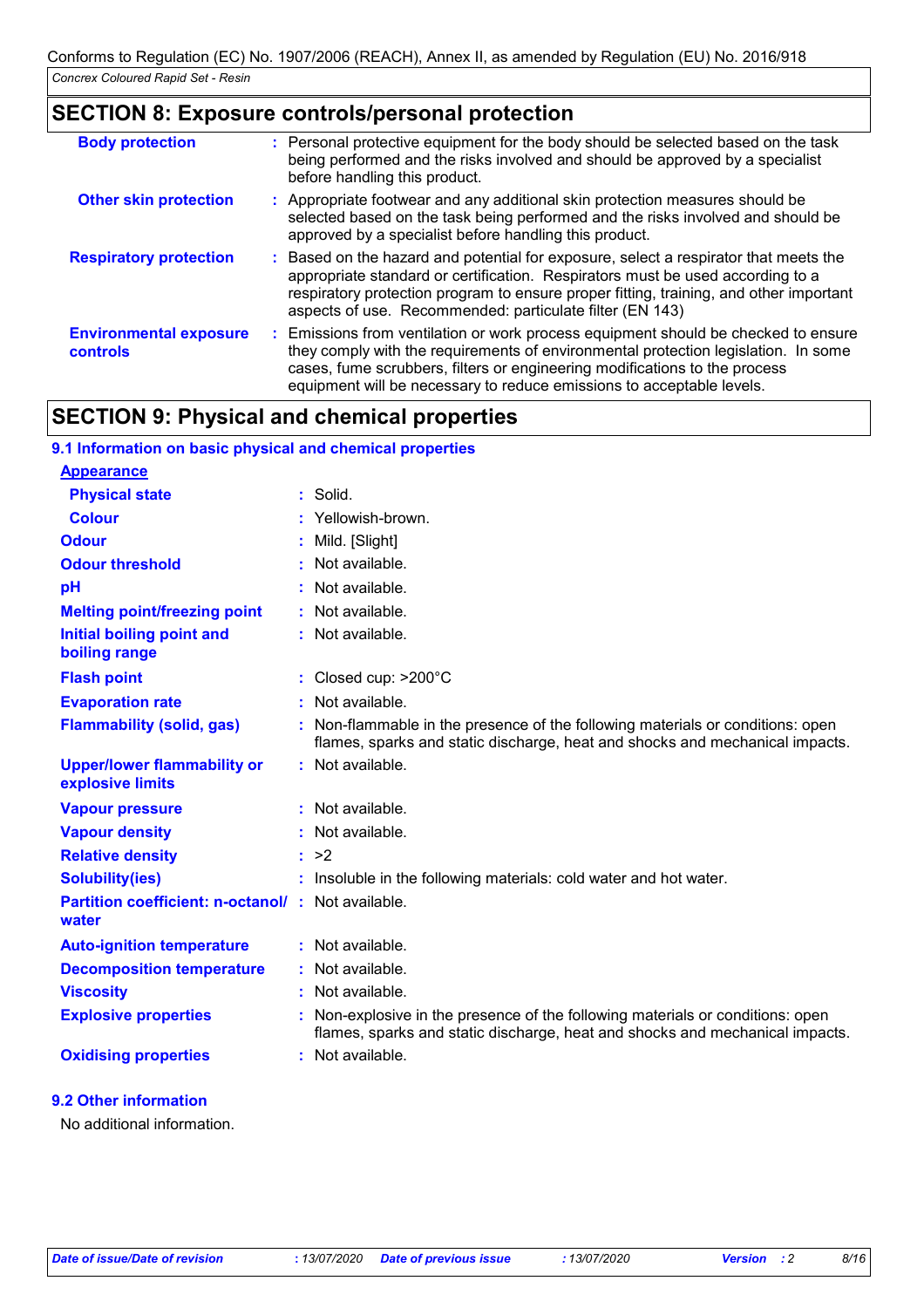## **SECTION 10: Stability and reactivity**

| <b>10.1 Reactivity</b>                          | : No specific test data related to reactivity available for this product or its ingredients.                                                                                                  |
|-------------------------------------------------|-----------------------------------------------------------------------------------------------------------------------------------------------------------------------------------------------|
| <b>10.2 Chemical stability</b>                  | : Stable under recommended storage and handling conditions (see Section 7).                                                                                                                   |
| 10.3 Possibility of<br>hazardous reactions      | : Under normal conditions of storage and use, hazardous reactions will not occur.                                                                                                             |
| <b>10.4 Conditions to avoid</b>                 | : When exposed to high temperatures may produce hazardous decomposition<br>products.                                                                                                          |
| <b>10.5 Incompatible materials</b>              | : Keep away from the following materials to prevent strong exothermic reactions:<br>oxidising agents, strong alkalis, strong acids.                                                           |
| <b>10.6 Hazardous</b><br>decomposition products | : Under normal conditions of storage and use, hazardous decomposition products<br>should not be produced. If involved in a fire, toxic gases including CO, CO2 and<br>smoke can be generated. |
|                                                 |                                                                                                                                                                                               |

## **SECTION 11: Toxicological information**

## **11.1 Information on toxicological effects**

## **Acute toxicity**

| <b>Product/ingredient name</b>                       | <b>Result</b>                                                     | <b>Species</b> | <b>Dose</b> | <b>Exposure</b> |
|------------------------------------------------------|-------------------------------------------------------------------|----------------|-------------|-----------------|
| $bis-[4-(2,3-epoxipropoxi)]$<br>phenyllpropane       | LD50 Dermal                                                       | Rabbit         | $20$ g/kg   |                 |
| bisphenol-F-epoxy resin,<br>avg.mol.wght. $\leq 700$ | LD50 Oral                                                         | Rat            | >5000 mg/kg |                 |
| oxirane, monol<br>(C10-16-alkyloxy)methyl]<br>derivs | LD50 Oral                                                         | Rat            | >5000 mg/kg |                 |
| <b>Conclusion/Summary</b>                            | Based on available data, the classification criteria are not met. |                |             |                 |

## **Acute toxicity estimates**

Not available.

## **Irritation/Corrosion**

| <b>Product/ingredient name</b>                                                                | <b>Result</b>          | <b>Species</b> | <b>Score</b>             | <b>Exposure</b>                | <b>Observation</b>       |
|-----------------------------------------------------------------------------------------------|------------------------|----------------|--------------------------|--------------------------------|--------------------------|
| $\vert$ bis-[4-(2,3-epoxipropoxi)<br>phenyl]propane                                           | Eyes - Severe irritant | Rabbit         |                          | 24 hours 2<br>milligrams       | $\overline{\phantom{a}}$ |
|                                                                                               | Skin - Mild irritant   | Rabbit         |                          | 1500<br>milligrams             |                          |
| Formaldehyde, oligomeric<br>reaction products with<br>1-chloro-2,3-epoxypropane<br>and phenol | Skin - Mild irritant   | Rabbit         | $\overline{\phantom{0}}$ | 24 hours 500 -<br>Imicroliters |                          |
|                                                                                               | Skin - Erythema/Eschar | Rabbit         | 0,7                      | l4 hours                       | 72 hours                 |
| <b>Conclusion/Summary</b>                                                                     |                        |                |                          |                                |                          |

| <b>Skin</b>          | : Based on available data, the classification criteria are not met. |
|----------------------|---------------------------------------------------------------------|
| <b>Eyes</b>          | : Based on available data, the classification criteria are not met. |
| <b>Respiratory</b>   | : Based on available data, the classification criteria are not met. |
| <b>Sensitisation</b> |                                                                     |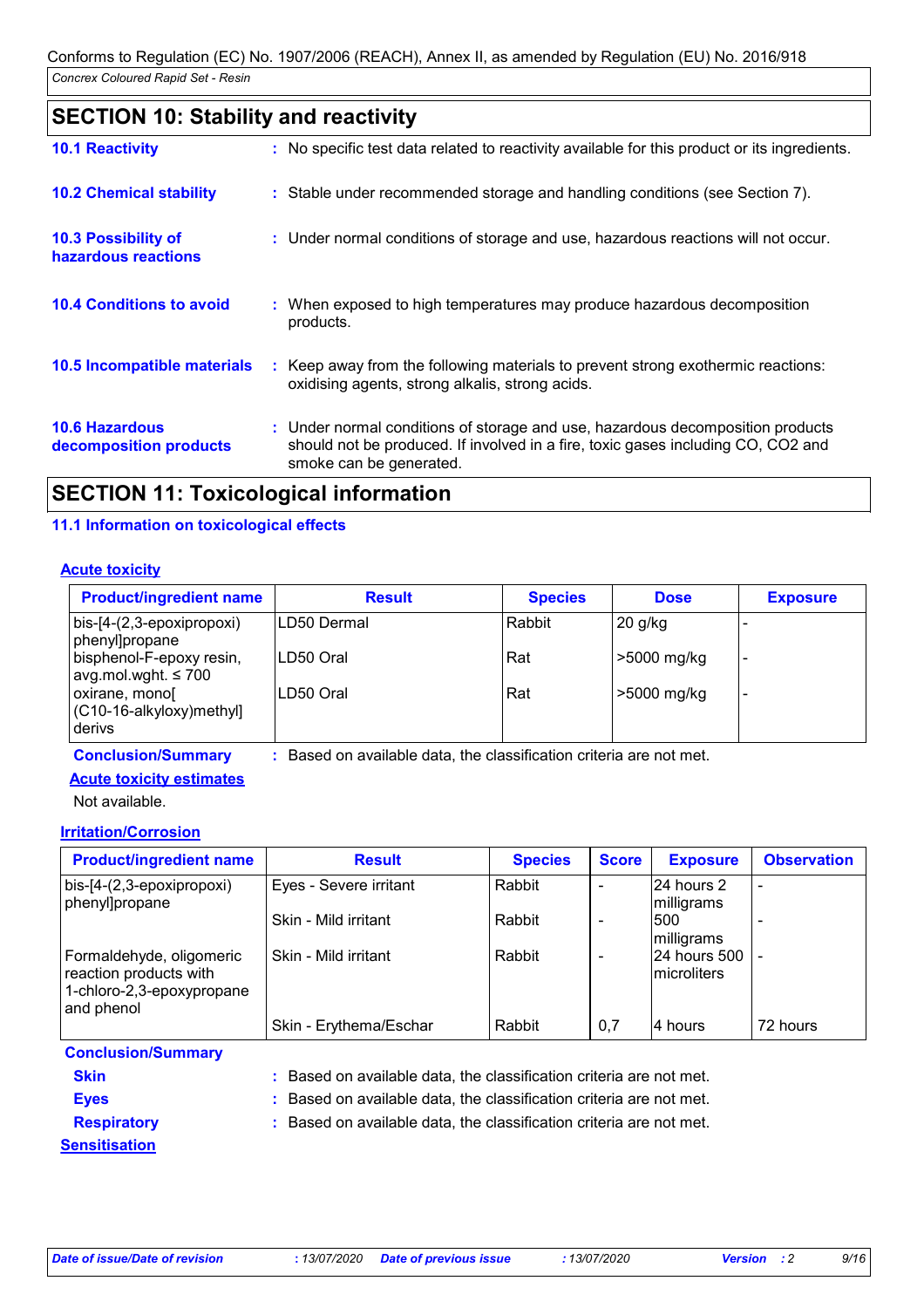## **SECTION 11: Toxicological information**

| <b>Product/ingredient name</b>                       | <b>Route of</b><br>exposure | <b>Species</b> | <b>Result</b> |  |  |
|------------------------------------------------------|-----------------------------|----------------|---------------|--|--|
| bis-[4-(2,3-epoxipropoxi)<br>phenyl]propane          | skin                        | Mouse          | Sensitising   |  |  |
|                                                      | skin                        | Guinea pig     | Sensitising   |  |  |
| Formaldehyde, oligomeric<br>reaction products with   | skin                        | Guinea pig     | Sensitising   |  |  |
| 1-chloro-2,3-epoxypropane<br>and phenol              |                             |                |               |  |  |
| bisphenol-F-epoxy resin,<br>avg.mol.wght. $\leq 700$ | skin                        | Guinea pig     | Sensitising   |  |  |

#### **Conclusion/Summary**

- -
- 
- **Skin :** May cause an allergic skin reaction.
- 
- **Respiratory :** Based on available data, the classification criteria are not met.
- **Mutagenicity**

| <b>Product/ingredient name</b>                                                                | Test                 | <b>Experiment</b>                                 | <b>Result</b>        |
|-----------------------------------------------------------------------------------------------|----------------------|---------------------------------------------------|----------------------|
| Formaldehyde, oligomeric<br>reaction products with<br>1-chloro-2,3-epoxypropane<br>and phenol | OECD 476             | Experiment: In vitro<br>Subject: Mammalian-Animal | Positive             |
|                                                                                               | OECD 471<br>OECD 474 | Subject: Bacteria<br>Subject: Mammalian-Animal    | Positive<br>Negative |

**Conclusion/Summary :** Based on available data, the classification criteria are not met.

## **Carcinogenicity**

**Conclusion/Summary :** Based on available data, the classification criteria are not met.

## **Reproductive toxicity**

| <b>Product/ingredient name</b>                                                                | <b>Maternal</b><br>toxicity | <b>Fertility</b>         | <b>Developmental</b><br>toxin | <b>Species</b> | <b>Dose</b>        | <b>Exposure</b> |
|-----------------------------------------------------------------------------------------------|-----------------------------|--------------------------|-------------------------------|----------------|--------------------|-----------------|
| Formaldehyde, oligomeric<br>reaction products with<br>1-chloro-2,3-epoxypropane<br>and phenol | Negative                    | $\overline{\phantom{a}}$ |                               | Rat            | Oral: 540<br>mg/kg |                 |

**Conclusion/Summary :** Based on available data, the classification criteria are not met.

## **Teratogenicity**

| <b>Product/ingredient name</b>                                                                | <b>Result</b>                              | <b>Species</b>  | <b>Dose</b>  | <b>Exposure</b>             |
|-----------------------------------------------------------------------------------------------|--------------------------------------------|-----------------|--------------|-----------------------------|
| bis-[4-(2,3-epoxipropoxi)<br>phenyl]propane                                                   | Positive - Dermal                          | Rabbit          | 300 mg/kg    | 1 days per week             |
|                                                                                               | Positive - Oral                            | Rat             | 180 mg/kg    | 1 days per week             |
|                                                                                               | Positive - Oral                            | Rabbit          | 180 mg/kg    | 1 days per week             |
| Formaldehyde, oligomeric<br>reaction products with<br>1-chloro-2,3-epoxypropane<br>and phenol | Positive - Dermal                          | Rabbit          | 300 mg/kg    | 6 hours; 7 days<br>per week |
|                                                                                               | Positive - Dermal                          | Rabbit          | $100$ mg/kg  | 6 hours; 7 days<br>per week |
|                                                                                               | Negative - Route of exposure<br>unreported | Rabbit - Female | $>300$ mg/kg | $\overline{\phantom{a}}$    |

**Conclusion/Summary :** Based on available data, the classification criteria are not met.

**Specific target organ toxicity (single exposure)**

Not available.

**Specific target organ toxicity (repeated exposure)** Not available.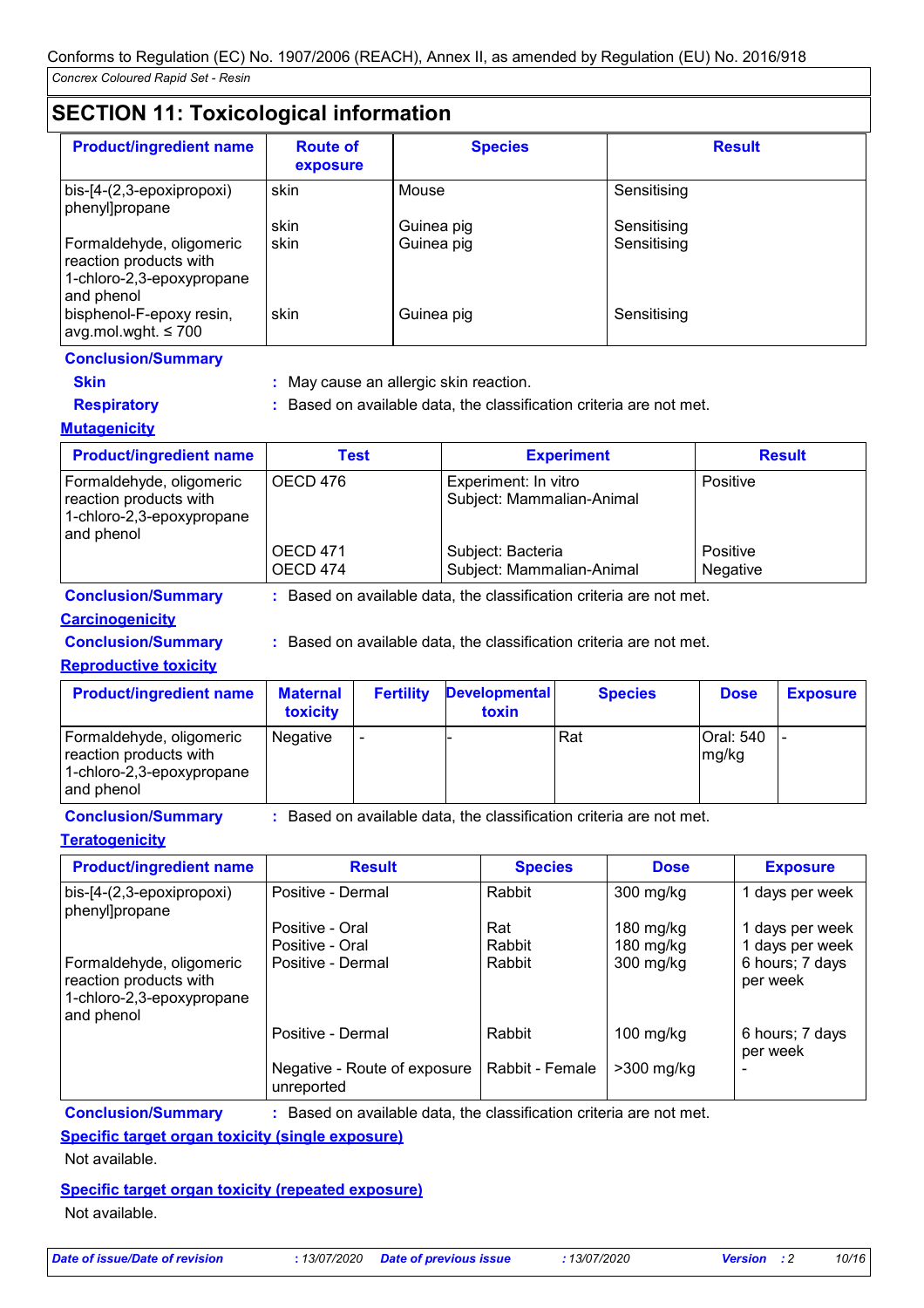## **SECTION 11: Toxicological information**

#### **Aspiration hazard**

Not available.

## **Delayed and immediate effects as well as chronic effects from short and long-term exposure**

| <b>Short term exposure</b>                   |                                                                                                          |
|----------------------------------------------|----------------------------------------------------------------------------------------------------------|
| <b>Potential immediate</b><br><b>effects</b> | $:$ Not available.                                                                                       |
| <b>Potential delayed effects</b>             | : Not available.                                                                                         |
| <b>Long term exposure</b>                    |                                                                                                          |
| <b>Potential immediate</b><br><b>effects</b> | $:$ Not available.                                                                                       |
| <b>Potential delayed effects</b>             | $:$ Not available.                                                                                       |
| <b>Potential chronic health effects</b>      |                                                                                                          |
| Not available.                               |                                                                                                          |
| <b>Conclusion/Summary</b>                    | : Based on available data, the classification criteria are not met.                                      |
| <b>General</b>                               | : Once sensitized, a severe allergic reaction may occur when subsequently exposed<br>to very low levels. |
| <b>Carcinogenicity</b>                       | : No known significant effects or critical hazards.                                                      |
| <b>Mutagenicity</b>                          | : No known significant effects or critical hazards.                                                      |
| <b>Teratogenicity</b>                        | : No known significant effects or critical hazards.                                                      |
| <b>Developmental effects</b>                 | : No known significant effects or critical hazards.                                                      |
| <b>Fertility effects</b>                     | : No known significant effects or critical hazards.                                                      |

**Other information :**

: Not available.

## **SECTION 12: Ecological information**

## **12.1 Toxicity**

There are no data available on the mixture itself. Do not allow to enter drains or watercourses.

| The mixture has been assessed following the summation method of the CLP Regulation (EC) No 1272/2008 and is |  |
|-------------------------------------------------------------------------------------------------------------|--|
| classified for eco-toxicological properties accordingly. See Sections 2 and 3 for details.                  |  |

| <b>Product/ingredient name</b>                                                                | <b>Result</b>         | <b>Species</b>  | <b>Exposure</b> |
|-----------------------------------------------------------------------------------------------|-----------------------|-----------------|-----------------|
| Formaldehyde, oligomeric<br>reaction products with<br>1-chloro-2,3-epoxypropane<br>and phenol | Acute EC50 1,8 mg/l   | Algae           | 72 hours        |
|                                                                                               | Acute EC50 2 mg/l     | Daphnia spec.   | 124 hours       |
|                                                                                               | Acute EC50 1,6 mg/l   | Daphnia spec.   | 148 hours       |
|                                                                                               | Acute IC50 >100 mg/l  | <b>Bacteria</b> | 3 hours         |
|                                                                                               | Acute LC50 0,55 mg/l  | Fish            | 196 hours       |
|                                                                                               | Acute LC50 2 mg/l     | Fish            | 196 hours       |
|                                                                                               | Chronic NOEC 0,3 mg/l | Daphnia spec.   | 21 days         |
| bisphenol-F-epoxy resin,<br>avg.mol.wght. $\leq 700$                                          | Acute EC50 3,5 mg/l   | Daphnia spec.   | 148 hours       |
|                                                                                               | Acute LC50 5,7 mg/l   | Fish            | 96 hours        |

**Conclusion/Summary :** Harmful to aquatic life with long lasting effects.

## **12.2 Persistence and degradability**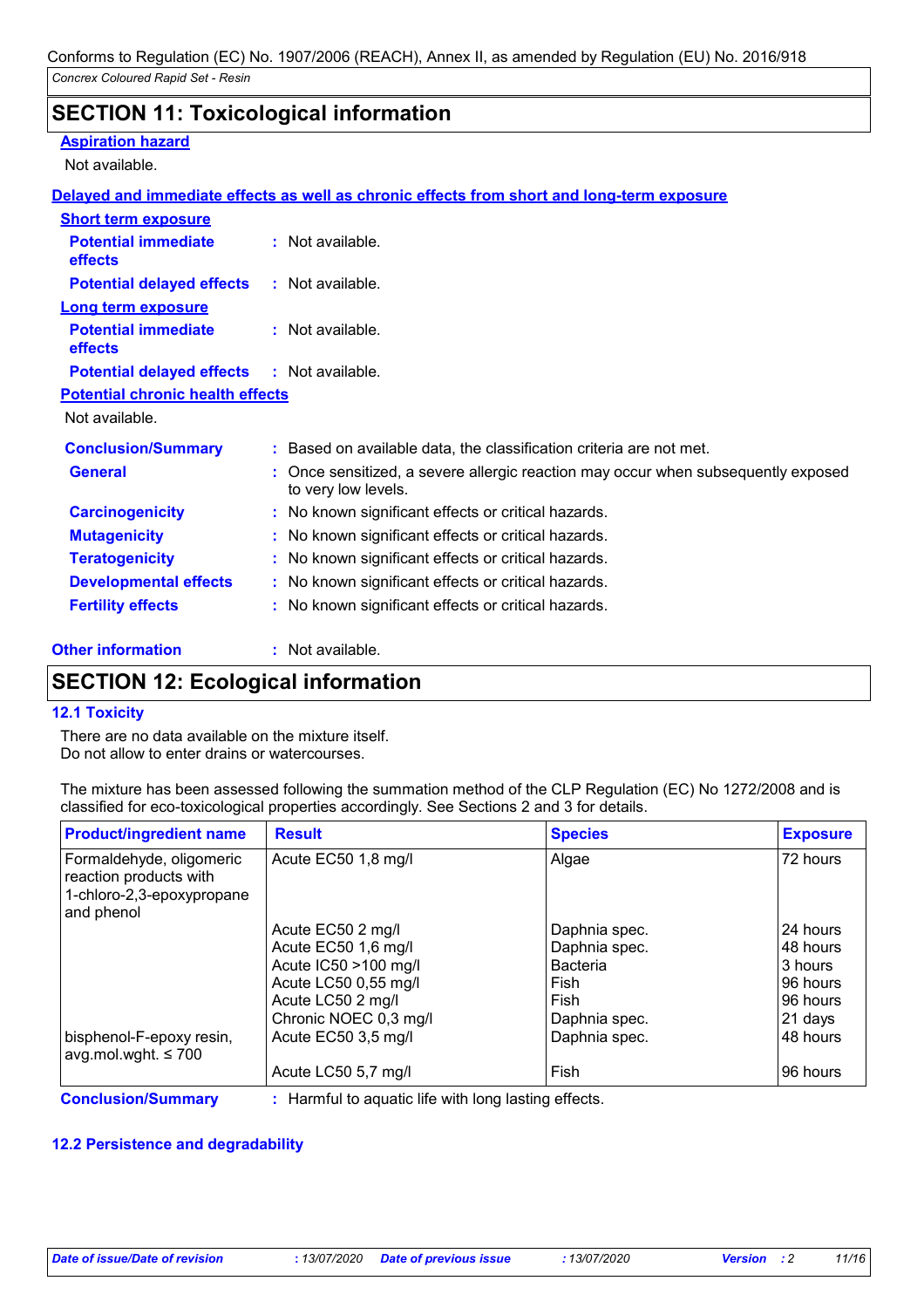## **SECTION 12: Ecological information**

| <b>Product/ingredient name</b>                                                                | <b>Test</b> | <b>Result</b>                         | <b>Dose</b> | <b>Inoculum</b> |
|-----------------------------------------------------------------------------------------------|-------------|---------------------------------------|-------------|-----------------|
| bis-[4-(2,3-epoxipropoxi)<br>phenyl]propane                                                   | OECD 301B   | 6 to 12 % - Not readily - 28<br>days  |             |                 |
| Formaldehyde, oligomeric<br>reaction products with<br>1-chloro-2,3-epoxypropane<br>and phenol | OECD 301B   | 16 % - Not readily - 28 days          |             |                 |
|                                                                                               |             | 0 % - Not readily - 28 days           |             |                 |
| bisphenol-F-epoxy resin,<br>avg.mol.wght. $\leq 700$                                          | OECD 301B   | 10 to 16 % - Not readily - 28<br>days |             |                 |
|                                                                                               | OECD 301B   | 10 to 16 % - Not readily - 28<br>days |             |                 |

**Conclusion/Summary :** This product has not been tested for biodegradation. Based on available data, the classification criteria are not met.

| <b>Product/ingredient name</b>                       | <b>Aquatic half-life</b> | <b>Photolysis</b> | <b>Biodegradability</b> |
|------------------------------------------------------|--------------------------|-------------------|-------------------------|
| bis-[4-(2,3-epoxipropoxi)<br>phenyl]propane          | $\overline{\phantom{a}}$ |                   | Not readily             |
| Formaldehyde, oligomeric<br>reaction products with   |                          |                   | Not readily             |
| 1-chloro-2,3-epoxypropane<br>and phenol              |                          |                   |                         |
| bisphenol-F-epoxy resin,<br>avg.mol.wght. $\leq 700$ |                          |                   | Not readily             |

## **12.3 Bioaccumulative potential**

| <b>Product/ingredient name</b>                                                                | <b>LogPow</b> | <b>BCF</b> | <b>Potential</b> |
|-----------------------------------------------------------------------------------------------|---------------|------------|------------------|
| bis-[4-(2,3-epoxipropoxi)<br>phenyl]propane                                                   | 3,84          | 3 to 31    | l low            |
| Formaldehyde, oligomeric<br>reaction products with<br>1-chloro-2,3-epoxypropane<br>and phenol | 2,7           | 150        | low              |
| oxirane, mono<br>(C10-16-alkyloxy)methyl]<br>derivs                                           | >3            |            | low              |

## **12.4 Mobility in soil**

| <b>Soil/water partition</b><br><b>coefficient</b> (K <sub>oc</sub> ) | : Not available. |
|----------------------------------------------------------------------|------------------|
| <b>Mobility</b>                                                      | : Non-volatile.  |

**12.5 Results of PBT and vPvB assessment**

This mixture does not contain any substances that are assessed to be a PBT or a vPvB.

**12.6 Other adverse effects** : No known significant effects or critical hazards.

## **SECTION 13: Disposal considerations**

The information in this section contains generic advice and guidance.

#### **13.1 Waste treatment methods**

**Product**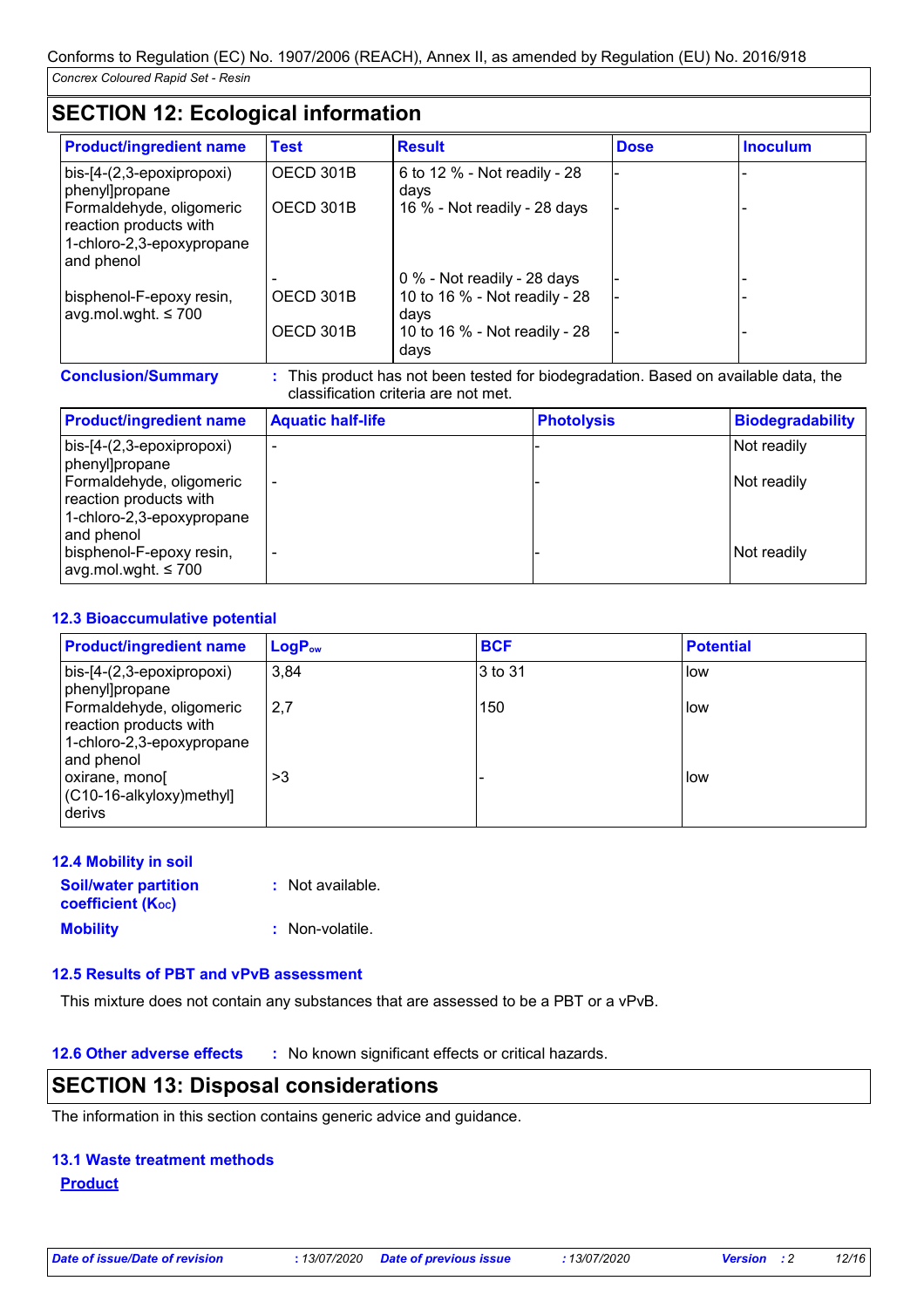## **SECTION 13: Disposal considerations**

| <b>Methods of disposal</b>     | : The generation of waste should be avoided or minimised wherever possible.<br>Disposal of this product, solutions and any by-products should at all times comply<br>with the requirements of environmental protection and waste disposal legislation<br>and any regional local authority requirements. Dispose of surplus and non-<br>recyclable products via a licensed waste disposal contractor. Waste should not be<br>disposed of untreated to the sewer unless fully compliant with the requirements of<br>all authorities with jurisdiction. |
|--------------------------------|------------------------------------------------------------------------------------------------------------------------------------------------------------------------------------------------------------------------------------------------------------------------------------------------------------------------------------------------------------------------------------------------------------------------------------------------------------------------------------------------------------------------------------------------------|
| <b>Hazardous waste</b>         | : Within the present knowledge of the supplier, this product is not regarded as<br>hazardous waste, as defined by EU Directive 2008/98/EC.                                                                                                                                                                                                                                                                                                                                                                                                           |
| <b>Disposal considerations</b> | : Do not allow to enter drains or watercourses.<br>Dispose of according to all federal, state and local applicable regulations.<br>If this product is mixed with other wastes, the original waste product code may no<br>longer apply and the appropriate code should be assigned.<br>For further information, contact your local waste authority.                                                                                                                                                                                                   |

## **European waste catalogue (EWC)**

The European Waste Catalogue classification of this product, when disposed of as waste, is:

| <b>Waste code</b>              | <b>Waste designation</b>                                                                                                                                                                                                                                                                                                                     |  |  |  |
|--------------------------------|----------------------------------------------------------------------------------------------------------------------------------------------------------------------------------------------------------------------------------------------------------------------------------------------------------------------------------------------|--|--|--|
| 10 13 11                       | wastes from cement-based composite materials other than those mentioned in 10 13 09<br>and 10 13 10                                                                                                                                                                                                                                          |  |  |  |
| <b>Packaging</b>               |                                                                                                                                                                                                                                                                                                                                              |  |  |  |
| <b>Methods of disposal</b>     | : The generation of waste should be avoided or minimised wherever possible. Waste<br>packaging should be recycled. Incineration or landfill should only be considered<br>when recycling is not feasible.                                                                                                                                     |  |  |  |
| <b>Disposal considerations</b> | : Using information provided in this safety data sheet, advice should be obtained from<br>the relevant waste authority on the classification of empty containers.<br>Empty containers must be scrapped or reconditioned.<br>Dispose of containers contaminated by the product in accordance with local or<br>national legal provisions.      |  |  |  |
| <b>Special precautions</b>     | : This material and its container must be disposed of in a safe way. Care should be<br>taken when handling emptied containers that have not been cleaned or rinsed out.<br>Empty containers or liners may retain some product residues. Avoid dispersal of<br>spilt material and runoff and contact with soil, waterways, drains and sewers. |  |  |  |

## **SECTION 14: Transport information**

|                                           | <b>ADR/RID</b>           | <b>ADN</b>     | <b>IMDG</b>    | <b>IATA</b>    |
|-------------------------------------------|--------------------------|----------------|----------------|----------------|
| 14.1 UN number                            | Not regulated.           | Not regulated. | Not regulated. | Not regulated. |
| 14.2 UN proper<br>shipping name           | $\overline{\phantom{a}}$ |                |                |                |
| <b>14.3 Transport</b><br>hazard class(es) | $\overline{\phantom{a}}$ | ۰              |                | -              |
| 14.4 Packing<br>group                     |                          |                |                |                |
| 14.5<br><b>Environmental</b><br>hazards   | No.                      | No.            | No.            | No.            |
| <b>Additional</b><br>information          |                          |                |                |                |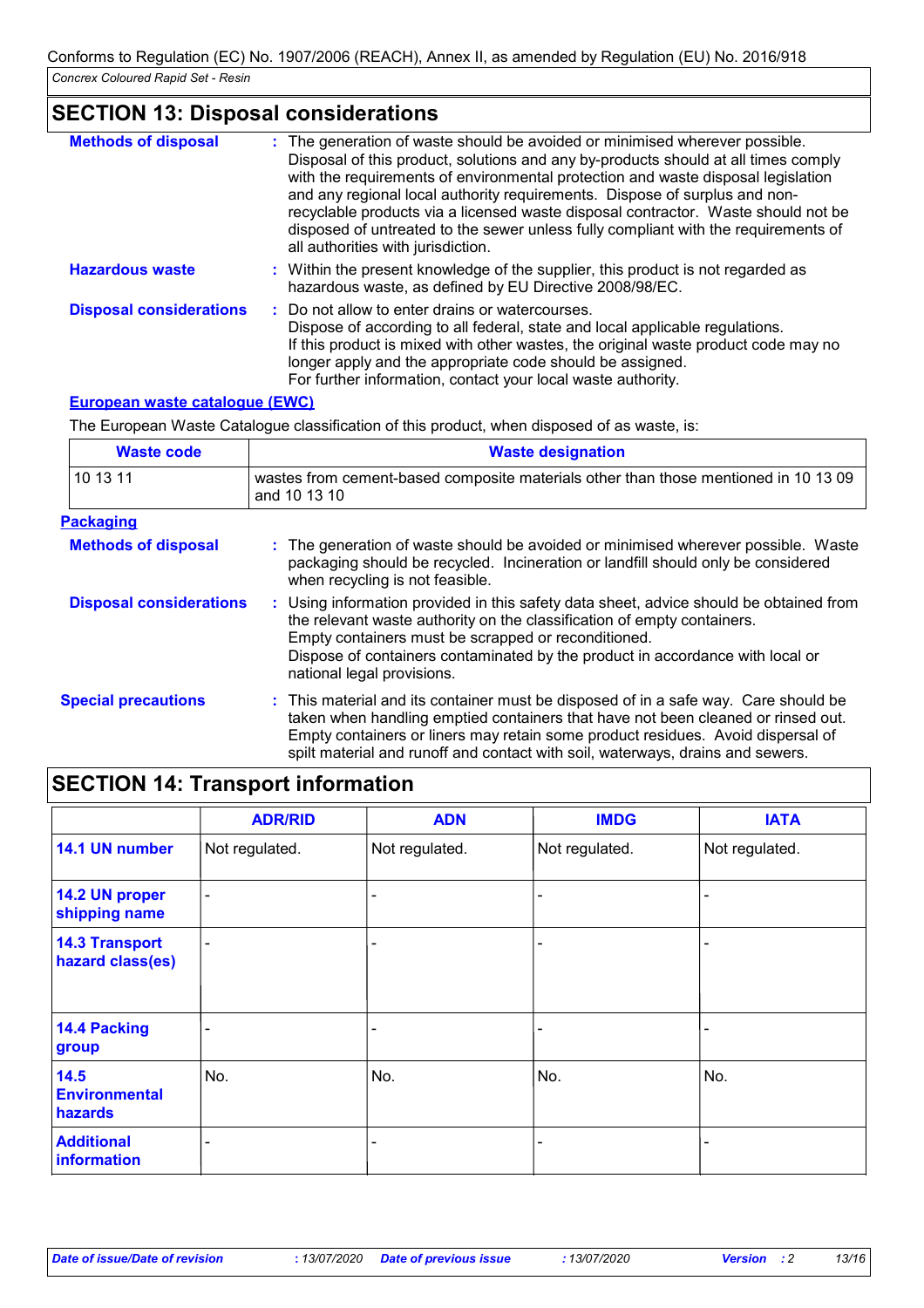## **SECTION 14: Transport information**

**14.6 Special precautions for user Transport within user's premises:** always transport in closed containers that are **:** upright and secure. Ensure that persons transporting the product know what to do in the event of an accident or spillage.

## **SECTION 15: Regulatory information**

**VOC for Ready-for-Use Mixture :** Not available. **15.1 Safety, health and environmental regulations/legislation specific for the substance or mixture Other EU regulations Annex XVII - Restrictions : Not applicable. on the manufacture, placing on the market and use of certain dangerous substances, mixtures and articles Europe inventory :** All components are listed or exempted. **Black List Chemicals (76/464/EEC) : EU Regulation (EC) No. 1907/2006 (REACH) Annex XIV - List of substances subject to authorisation Annex XIV Substances of very high concern** None of the components are listed. None of the components are listed. **Ozone depleting substances (1005/2009/EU)** Not listed.

**Prior Informed Consent (PIC) (649/2012/EU)**

Not listed.

## **Seveso Directive**

This product is not controlled under the Seveso Directive.

The information contained in this safety data sheet does not constitute the user's own assessment of workplace risks, as required by other health and safety legislation. The provisions of the national health and safety at work regulations apply to the use of this product at work.

**References :**

: EH40/2005 Workplace exposure limits Conforms to Regulation (EC) No. 1907/2006 (REACH), Annex II, as amended by Regulation (EU) No. 2016/918

## **International regulations**

**Chemical Weapon Convention List Schedules I, II & III Chemicals** Not listed.

## **Montreal Protocol**

Not listed.

**Stockholm Convention on Persistent Organic Pollutants**

Not listed.

**Rotterdam Convention on Prior Informed Consent (PIC)**

Not listed.

## **UNECE Aarhus Protocol on POPs and Heavy Metals**

*Date of issue/Date of revision* **:** *13/07/2020 Date of previous issue : 13/07/2020 Version : 2 14/16*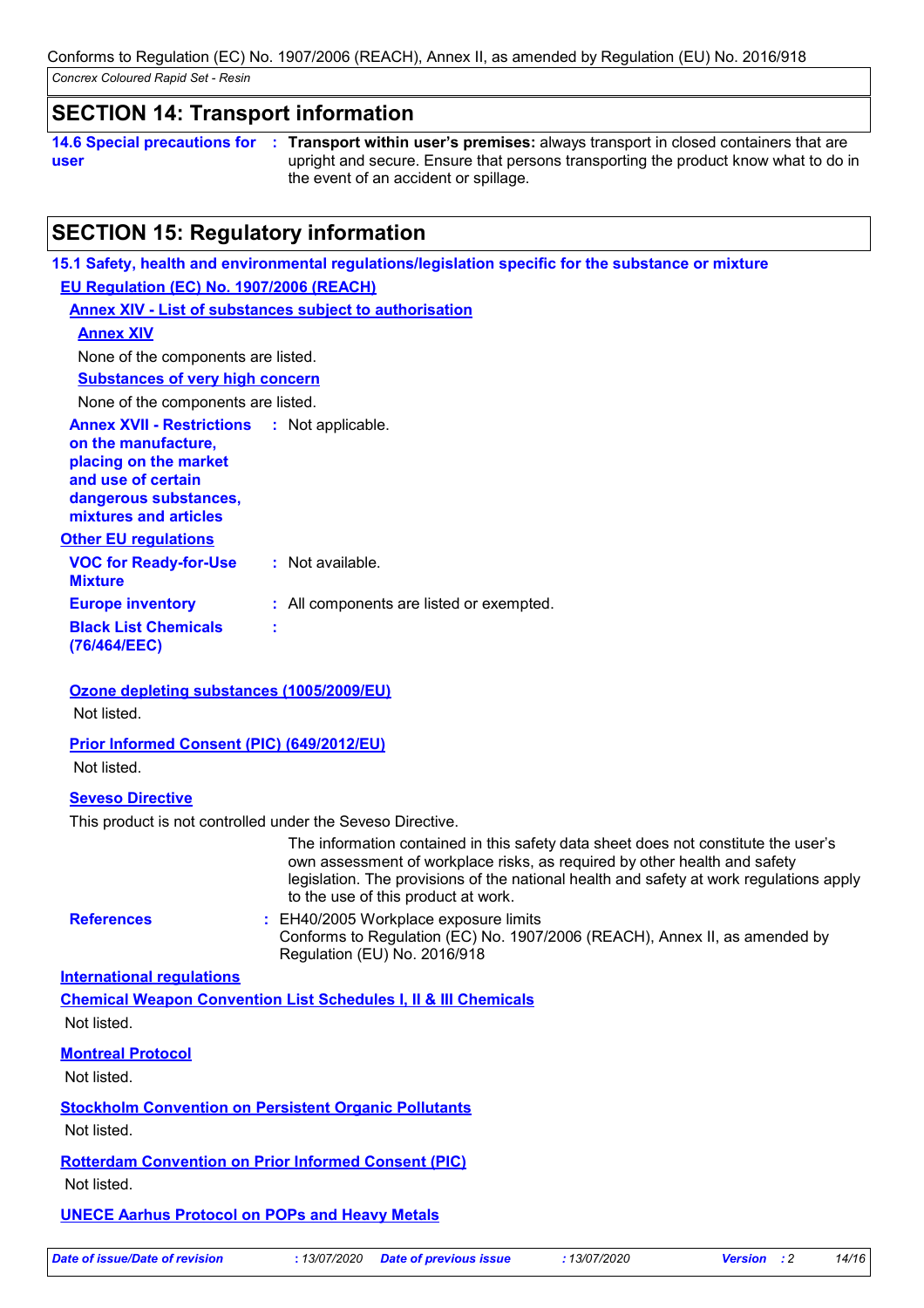## **SECTION 15: Regulatory information**

#### Not listed.

**CN code :** 3214 10 10

## **International lists National inventory Australia :** All components are listed or exempted. **Canada :** All components are listed or exempted. **China :** All components are listed or exempted. **Japan : Japan inventory (ENCS)**: Not determined. **Japan inventory (ISHL)**: Not determined. **Malaysia :** Not determined **New Zealand :** All components are listed or exempted. **Philippines :** All components are listed or exempted.

- **Republic of Korea :** All components are listed or exempted.
	-
- **Taiwan :** All components are listed or exempted.
- **Turkey :** Not determined.
- **United States :** All components are listed or exempted.
- **Thailand :** Not determined.
- **Viet Nam :** Not determined.

#### **15.2 Chemical safety assessment**

**:** No Chemical Safety Assessment has been carried out.

## **SECTION 16: Other information**

Indicates information that has changed from previously issued version.  $\overline{z}$ 

| <b>Abbreviations and</b> | $:$ ATE = Acute Toxicity Estimate                                             |
|--------------------------|-------------------------------------------------------------------------------|
| acronyms                 | CLP = Classification, Labelling and Packaging Regulation [Regulation (EC) No. |
|                          | 1272/2008]                                                                    |
|                          | DMEL = Derived Minimal Effect Level                                           |
|                          | DNEL = Derived No Effect Level                                                |
|                          | EUH statement = CLP-specific Hazard statement                                 |
|                          | PBT = Persistent, Bioaccumulative and Toxic                                   |
|                          | <b>PNEC = Predicted No Effect Concentration</b>                               |
|                          | <b>RRN = REACH Registration Number</b>                                        |
|                          | vPvB = Very Persistent and Very Bioaccumulative                               |
|                          | Not available.                                                                |

## **Procedure used to derive the classification according to Regulation (EC) No. 1272/2008 [CLP/GHS]**

| <b>Classification</b>   | <b>Justification</b> |
|-------------------------|----------------------|
| Skin Sens. 1, H317      | Expert judgment      |
| Aquatic Chronic 3, H412 | Expert judgment      |

## **Full text of H-phrases referred to in sections 2 and 3**

| <b>Full text of abbreviated H</b><br>statements | H315<br>H317<br>H319<br>H411 | Causes skin irritation.<br>May cause an allergic skin reaction.<br>Causes serious eye irritation.<br>Toxic to aquatic life with long lasting effects. |
|-------------------------------------------------|------------------------------|-------------------------------------------------------------------------------------------------------------------------------------------------------|
|                                                 | H412                         | Harmful to aquatic life with long lasting effects.                                                                                                    |